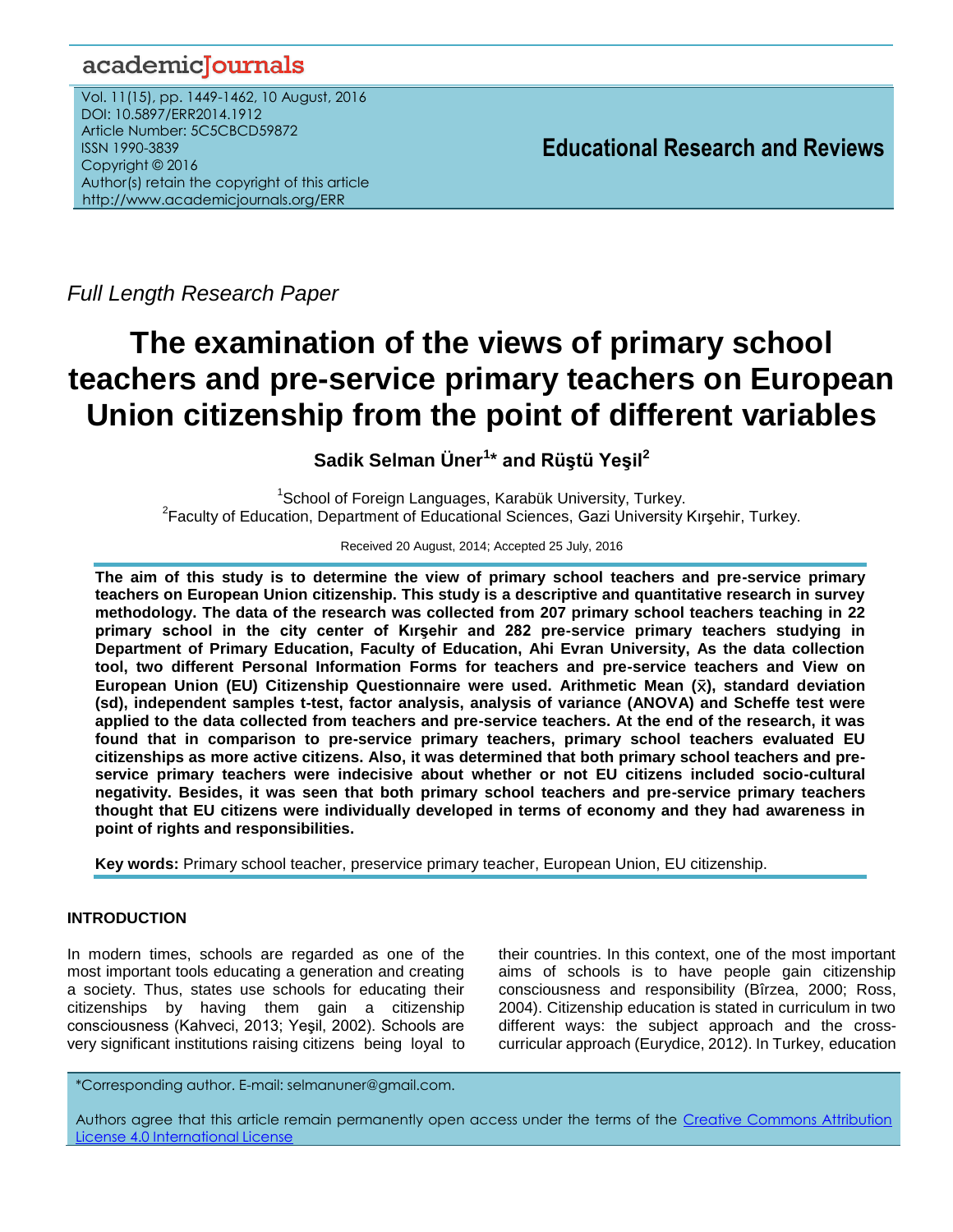citizenship is applied in both ways (Ministry of National Education (MNE), 2006).

Turkey-European Union (EU) relations, which started in 1959 and became official in 1963 with The Ankara Agreement, reached a crucial level by deciding to enter into negotiations in 2005 (Ministry for EU Affairs, 2013). As a result of this process, the views of Turkish people on EU and orientating of Turkish people to EU has been an important factor for a possible full membership of Turkey. If Turkey becomes a full member of EU, Turkish people will also become EU citizens. Because, in The Maastricht Treaty in 1993, it was expressed that "each of citizens of EU states are also EU citizens" (Kaya, 2013), thus a citizenship concept of EU was firstly seen in the literature.

Today, there are different approaches about Turkey's full membership in EU among Turks. While some people say that being a full member in EU will be very advantageous for Turkey (Şahin, 2011), other people says Turkey will incur losses in terms of political, social, cultural and economical aspects (İnaç, 2005) and the others claim that EU will never accept Turkey as a full member (ISRO, 2006). On the other hand, especially recent statements made by politicians and initiatives for full membership show that Turkey still has a government policy to become a full member.

These incompatible approaches may derive from the significant lack of information of both Turkish and EU citizens about Turkey's membership process. Hence, if Turkey still has an aim and policy to become a full member in EU; in addition to political and legal regulations, Turkey should raise its citizens' consciousness about EU citizenship due to both accelerate the process and ensure the integrity with EU after a full membership.

Education plays a crucial role in order to have Turkish citizens gain a right point of view on EU and EU citizenship. According to Erginer (2006), raising EU citizenship consciousness is definitely or vaguely regarded as a main principal in the objectives part of EU states' education systems. According to most researchers (Çubukçu and Gültekin, 2006; İbrahimoğlu, 2009; Sağlam, 2012), children considerably gain basic value judgments at primary education period (between the ages of 6-12). Therefore, the education process raising EU citizenship consciousness of children should necessarily begin at primary school. It has been mostly stated by researchers (Güven and Şahin, 2003; Karaman, 2008) that in this process, especially the attitudes and behaviors of teachers have a great influence on personality development and perspectives of students.

Hence, it is very important that primary school teachers should have a positive view on EU and EU citizenship. In this way, diffusion of EU culture and overcoming the orientating problems might be easier. Therefore, it is crucial to determine the views on EU and EU citizenship of primary school teachers, who play significant roles in citizenship education. This is the main issue of this study.

In the literature, there aren't any studies examining the

views of primary school teachers and pre-service in EU and EU citizenship about the examination of perspective. On the other hand, the research of the data, primary school teachers and pre-service teachers of Turkey in EU and EU citizenship about true perspective about research of education may think of the scope of the guiding. In addition to this, it foretaste a research results in same issues but different educational step and extent. However, primary school teachers and pre-service primary teachers about EU and EU citizenship is limited in educational research. The different relationship between two pictures in Turkey and EU will be specified in different evaluations.

Schools which are planned educational institutions (Doğan, 2012; Tezcan, 2012), and teachers, who have influence on students (Güven and Şahin, 2003; Karaman-Kepenekçi, 2008) have crucial roles to practice such education. Thus, primary school teachers should have a point of view and carry out their work in parallel with this aim. In this regard, it is important to determine what kind of point of view primary school teachers, who play significant role in citizenship education, have on EU and EU citizenship. This issue is the main problem of this study.

## **Aim of the research**

The main aim of this research is to view primary school teachers working in primary schools and pre-service primary teachers studying at faculty of education, primary education department on EU and EU citizenship. In this context, the following questions were tried to be answered:

1. What are the views of primary school teachers and preservice primary teachers on EU citizenship?

2. Is there any differentiation between the views of primary school teachers and pre-service primary teachers on EU citizenship?

3. Is there any differentiation between the views of primary school teachers and pre-service primary teachers on EU citizenship according to their genders, their thoughts about being a full member in EU and the identity type using to identify themselves?

## **METHODOLOGY**

## **Research model**

This study is a descriptive and quantitative research in survey method. The thoughts of primary school teachers and pre-service primary teachers on EU citizenship were described.

## **Study population and sample**

The population of the study consists of 534 primary school teachers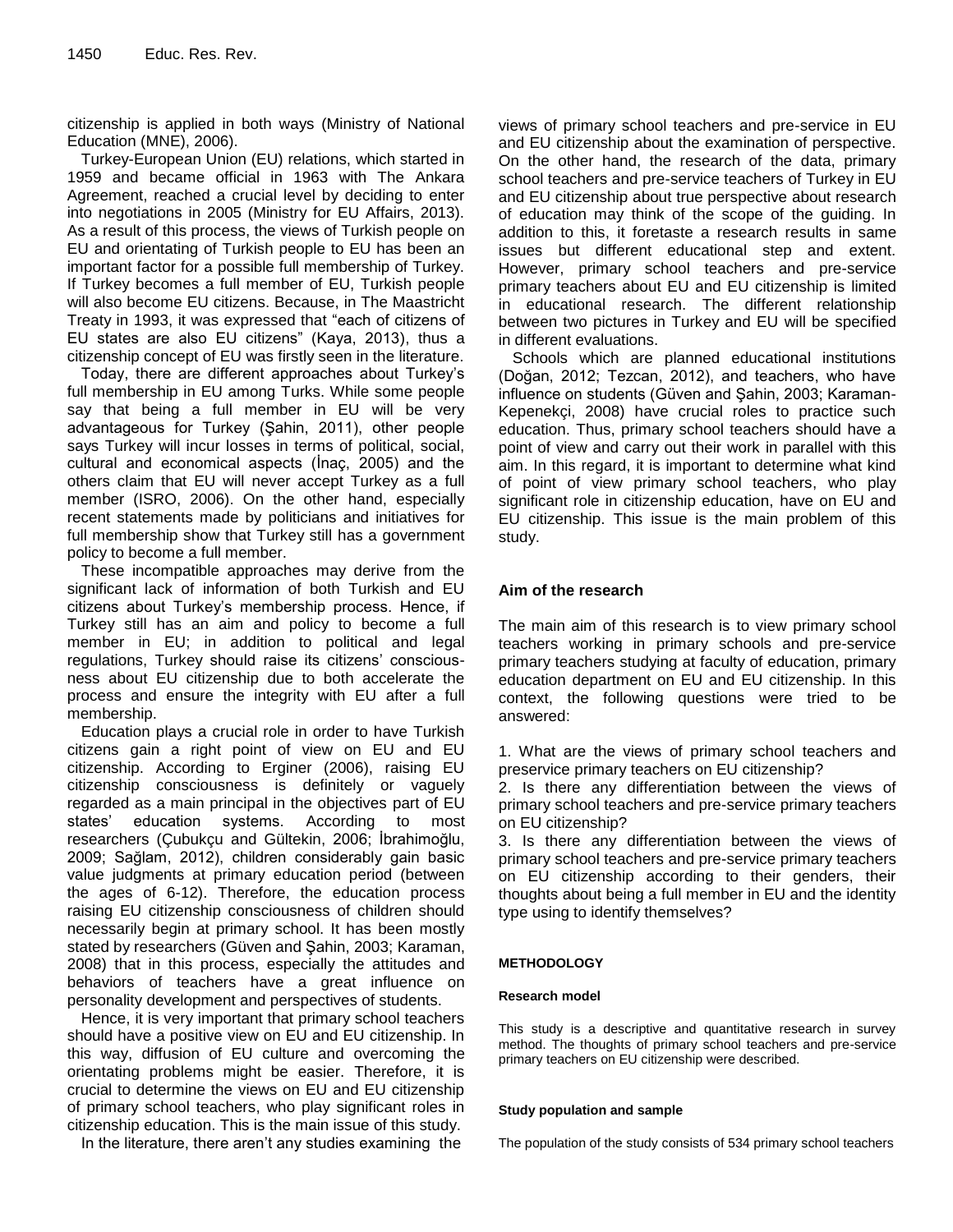| <b>Factors</b> | Number of<br>items | <b>Factor Loading</b><br>ranges | <b>Eigenvalues</b>       | Sum of Variance (%) | Cronbach alpha |
|----------------|--------------------|---------------------------------|--------------------------|---------------------|----------------|
| <b>SN</b>      | 14                 | 0.544-0.780                     | 7.679                    | 20.754              | 0.891          |
| AC.            | 14                 | 0.490-0.684                     | 6.121                    | 16.542              | 0.875          |
| PD-C           |                    | 0.540-0.715                     | 2.091                    | 5.652               | 0.835          |
| Overall        | 37                 | 0.490-0.780                     | $\overline{\phantom{0}}$ | 42.947              | 0.883          |

**Table 1.** Validity and Reliability Analysis Values of VEUCQ in the factors.

teaching in 43 primary school in the city center of Kırşehir (Kırşehir National Education Directorate, 2014) and 622 pre-service primary teachers studying in Department of Primary Education, Faculty of Education, Ahi Evran University. The study sample was comprised of 207 primary school teachers teaching in 22 primary schools in the city center of Kırşehir and 282 pre-service primary teachers from two classes of each grades studying in Department of Primary Education, Faculty of Education, Ahi Evran University. The teachers working in 22 schools in the city center and preservice teachers studying in two classes from each grade were chosen as the sample of the study by random sampling. Of these teachers, 75 of them are women and 132 are men; also 31 of them have taught between 1 to 9 years, while 41 have taught between 10 to 18 years, 90 have taught between 19 to 27 years and 45 of them have taught for 28 years and over. Of these students, 43 of them were freshmen, while 71 were sophomore, 87 were junior and 81 of them were senior; also 218 of them were women and 64 were men.

#### **Data collection**

The data of the research was collected by "Personal Information Forms" and "View on European Union Citizenship Questionnaire (VEUCQ)" from the target teachers and pre-service teachers groups.

#### *Personal information forms*

They were prepared for both teachers and preservice teachers to collect data about independent variables of the research, and the one for teachers consisted of 13 questions while the other one for pre-service teachers had 18 questions.

#### *View on European union citizenship questionnaire (VEUCQ)*

It is a six point likert scale consisted of 37 items gathered under three factors and developed by the researchers. The first factor's name is "Socio-cultural Negativeness (SN)" (14 items), the second one's name is "Active Citizenship (AC)" (14 items) and the third one is "Personal Development/Consciousness (PD-C)" (9 items). The factors were given these names because of their contents. There are six choices across the items in the scale which are "(0) No Idea and Thought", "(1) Absolutely Disagree", "(2) Disagree", "(3) Indecisive", "(4) Agree" and "(5) Absolutely Agree".

In the development process of VEUCQ, an item pool consisted of 88 items which was created by literature review and interviews with teachers and preservice teachers. These items were examined by two specialists in their field and two grammarians in terms of content and expression. In the end, a draft scale including 55 items were developed. By getting required permissions, the draft scale was applied to 207 teachers and 282 preservice teachers described under the study universe title of the research.

Validity analysis of the scale was made by 1 exploratory factor

analysis and 2 item-total correlation; reliability analysis of it was made by examining the Cronbach's Alpha internal consistency coefficient. During the exploratory factor analysis, firstly KMO test and Bartlett test were done; due to the fact that KMO value was found as 0.899 and Bartlett test values were found as  $x^2$ =11265.282; sd: 1485 and p<.001, it was understood that factor analysis could be done on the data. After factor loading examination, the items which have loading below 0.30 and a difference below 0.100 between their loadings in the factors were removed from the scale (Büyüköztürk, 2012). When these items were removed, at last there was a scale which consisted of 37 items under three factors. The scale's KMO value was found as 0.896 while Bartlett Test values were found as  $x^2 = 7247.198$ ; sd=666; p=0.000 (p<0.001). The item-total correlation values (p<.01) done on the data by Pearson's r test showed that it is a valid scale because of each items being suitable with the aim of the scale (Tekin, 2008; Büyüköztürk, 2012; Yeşil, 2010).

After validity and reliability analysis, factor loading ranges, eigenvalues, sums of variance and Cronbach alpha reliability coefficients of the items in the factors are shown in Table 1.

#### **Data analysis**

On the data of the research, arithmetic mean and standard deviation values were primarily calculated as descriptive statistic. To test the differentiation according to independent variables, Levene test, independent sample t test, ANOVA test and if required Scheffe test was used. When arithmetic mean values of the view of teachers and preservice teachers on EU citizenship were interpreted, the values between 1.00 to 1.80 were considered as "absolutely disagree", between 1.81-2.60 as "disagree", between 2.61-3.40 as "indecisive", between 3.41-4.20 as "agree" and the ones between 4.21-5.00 as "absolutely agree". In difference tests, the level of p<.05 was seen as significant.

#### **RESULTS**

The results found at the end of the research are shown and explained below in Tables 2, 3 and 4.

## **The views of primary school teachers and pre-service primary teachers on European Union citizenship**

The views of primary school teachers and pre-service primary teachers on EU citizenship are seen according to the sub-factor of the scale in Tables 2, 3 and 4.

As seen in Table 2, the assessments of primary school teachers showing the level of their agreement with the items on EU citizenship stated in SN factor varied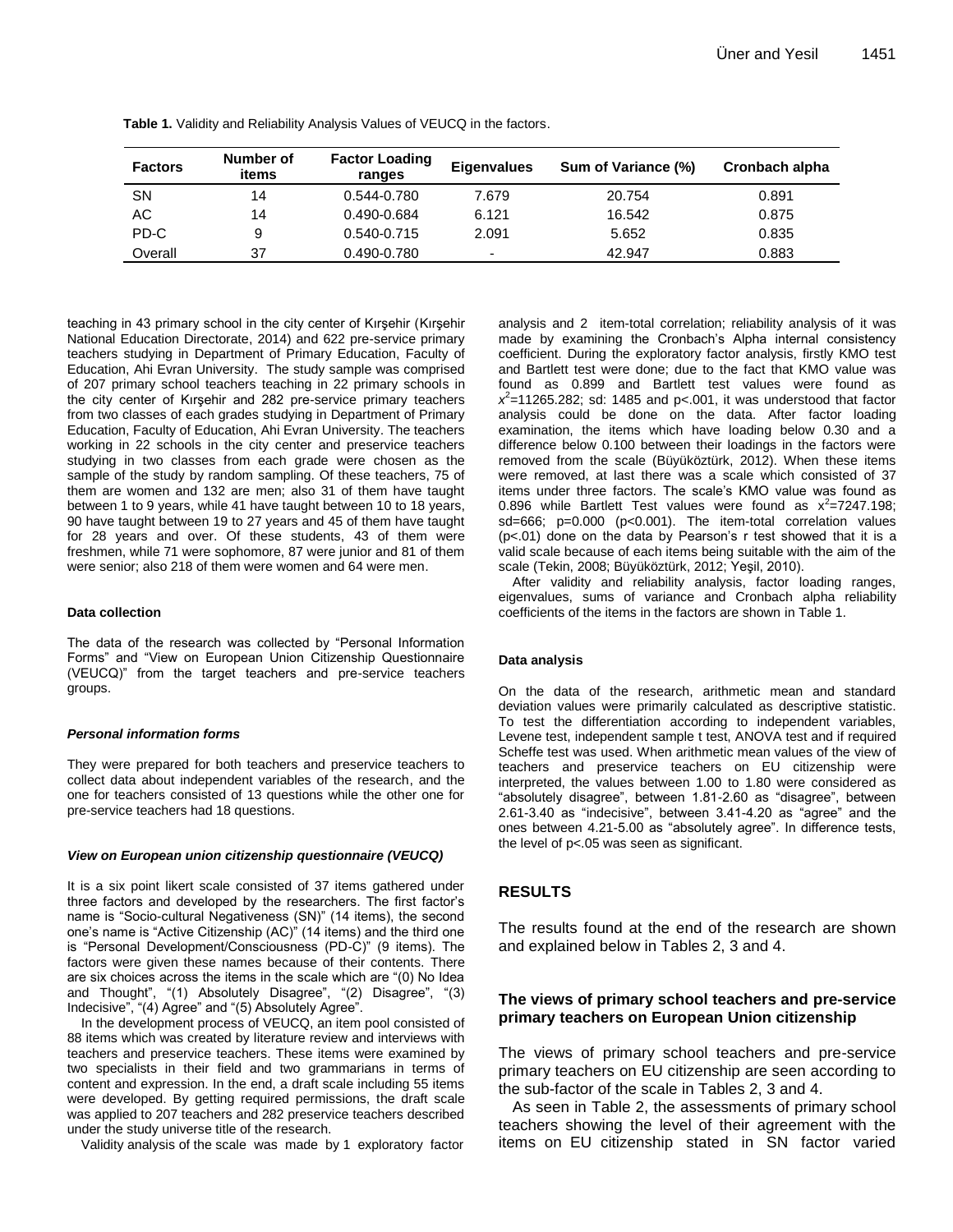**Table 2.** The views of teachers and pre-service teachers on the characteristics of EU citizens stated in the socio-cultural negativeness factor.

| <b>Items</b>                                                                                                                 |                           | N          | $\bar{\mathbf{x}}$ | Sd           |
|------------------------------------------------------------------------------------------------------------------------------|---------------------------|------------|--------------------|--------------|
|                                                                                                                              | Teacher                   | 207        | 3.77               | 1.33         |
| They are under the influence of Christian culture                                                                            | Pre-service teacher       | 282        | 3.14               | 1.53         |
|                                                                                                                              | Teacher                   | 207        | 2.79               | 1.33         |
| They lost their historical, cultural, national and religious value                                                           | Preservice teacher        | 282        | 2.54               | 1.29         |
|                                                                                                                              |                           |            |                    |              |
| They have prejudice and hostile attitude against Oriental societies                                                          | Teacher                   | 207        | 3.40               | 1.37         |
| and cultures                                                                                                                 | Preservice teacher        | 282        | 3.08               | 1.34         |
|                                                                                                                              | Teacher                   | 207        | 3.60               | 1.32         |
| They have prejudice against Islam and Muslims                                                                                | Preservice teacher        | 282        | 3.32               | 1.39         |
|                                                                                                                              |                           |            |                    |              |
| They are extremely pragmatist and selfish                                                                                    | Teacher                   | 207        | 3.32               | 1.29         |
|                                                                                                                              | Preservice teacher        | 282        | 3.06               | 1.35         |
| They often come across with some health problems such as obesity                                                             | Teacher                   | 207        | 3.32               | 1.34         |
| or cancer because of their lifestyle                                                                                         | Preservice teacher        | 282        | 3.34               | 1.34         |
|                                                                                                                              |                           |            |                    |              |
| They often come across with some psychological problems such as<br>stress, desperation or burnout because of their lifestyle | Teacher                   | 207<br>282 | 3.24               | 1.33<br>1.39 |
|                                                                                                                              | <b>Preservice Teacher</b> |            | 3.22               |              |
| They don't see Turkey or Turkish citizens belong to Europe                                                                   | Teacher                   | 207        | 3.72               | 1.16         |
|                                                                                                                              | Preservice teacher        | 282        | 3.55               | 1.33         |
| They have poor relationships such as friendship, neighborhood or                                                             | Teacher                   | 207        | 3.66               | 1.31         |
| affinity                                                                                                                     | Preservice teacher        | 282        | 3.46               | 1.44         |
|                                                                                                                              |                           |            |                    |              |
| They have a miserable and unsteady family life                                                                               | Teacher                   | 207        | 3.06               | 1.29         |
|                                                                                                                              | Preservice teacher        | 282        | 3.09               | 1.45         |
|                                                                                                                              | Teacher                   | 207        | 3.38               | 1.33         |
| They see economical and political power as absolute supremacy                                                                | Preservice teacher        | 282        | 3.43               | 1.23         |
|                                                                                                                              |                           |            |                    |              |
| They are intolerant against the things (mosque, minaret, azan, etc.)                                                         | Teacher                   | 207        | 3.20               | 1.29         |
| belong to Islam                                                                                                              | Preservice teacher        | 282        | 3.19               | 1.46         |
|                                                                                                                              | Teacher                   | 207        | 3.47               | 1.29         |
| They have a capitalist and materialistic value judgment                                                                      | Preservice teacher        | 282        | 3.09               | 1.47         |
|                                                                                                                              |                           |            |                    |              |
| They sometimes violate the realm of freedom of other people                                                                  | Teacher                   | 207        | 3.16               | 1.31         |
| because of having lots of freedom.                                                                                           | Preservice teacher        | 282        | 3.18               | 1.38         |
|                                                                                                                              | Teacher                   | 207        | 3.36               | 0.87         |
| SN factor mean                                                                                                               | Preservice teacher        | 282        | 3.19               | 0.87         |

between  $\bar{x}$  = 2.79 and  $\bar{x}$  = 3.77, while the pre-service primary teachers' varied between  $\bar{x}$ =2.54 and  $\bar{x}$ =3.55.

In SN factor, the characteristic of EU citizenship teachers criticized at most was "being under the influence of Christian culture" and "not seeing Turkey and Turkish citizens belong to Europe". In this context, pre-service teachers chiefly criticized EU citizens in terms of the issues of "not seeing Turkey and Turkish citizens belong to Europe" and "having poor relationships such as friendship, neighborhood or affinity". As seen in general Mean, it was determined that primary school teachers and preservice primary teachers were indecisive about the fact that EU citizens have characteristics including sociocultural negativeness.

As seen in Table 3, the assessments of primary school teachers on EU citizens from the point of characteristics stated in AC factor varied between  $\bar{x}$  = 2.96 and  $\bar{x}$  = 4.01, while the preservice primary teachers' varied between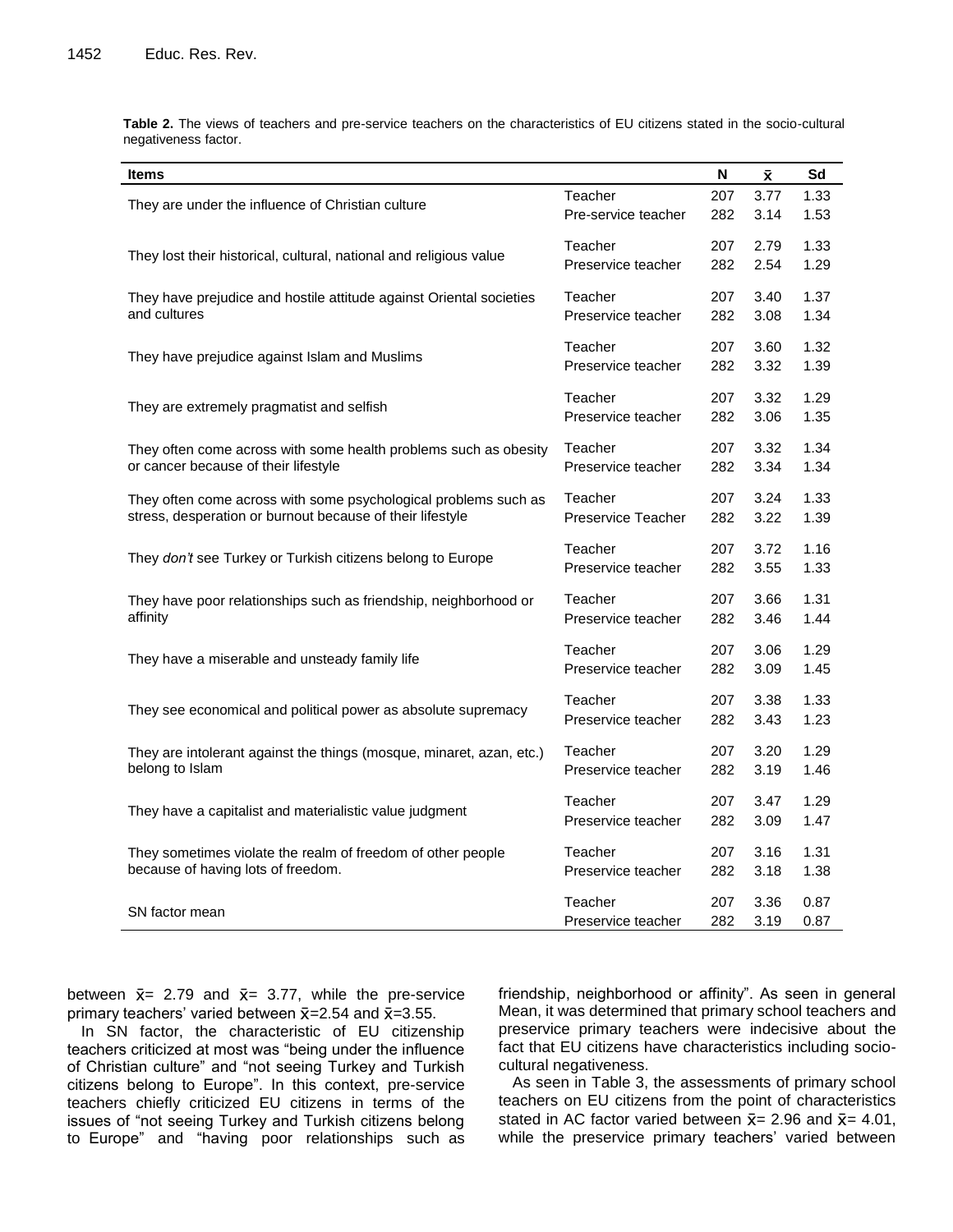**Table 3.** The views of teachers and preservice teachers on the characteristics of EU citizens stated in the active citizenship factor.

| Items                                                                                     |                    | N   | $\bar{\mathbf{x}}$ | Sd   |
|-------------------------------------------------------------------------------------------|--------------------|-----|--------------------|------|
|                                                                                           | Teacher            | 207 | 3.76               | 1.01 |
| They are participative and leading individuals being in non-governmental<br>organizations | Preservice teacher | 282 | 3.37               | 1.23 |
|                                                                                           |                    |     |                    |      |
| They know the rights in their constitution and international convents, and                | Teacher            | 207 | 3.71               | 1.12 |
| behave according to these                                                                 | Preservice teacher | 282 | 3.27               | 1.27 |
|                                                                                           | Teacher            | 207 | 3.44               | 1.27 |
| They like their state and society and are proud of being a part of it                     | Preservice teacher | 282 | 3.20               | 1.33 |
|                                                                                           |                    |     |                    |      |
| They are conscious about democratic legal remedies such as voting or                      | Teacher            | 207 | 4.01               | .94  |
| petitioning                                                                               | Preservice teacher | 282 | 3.48               | 1.34 |
|                                                                                           | Teacher            | 207 | 3.70               | 1.06 |
| They know and protect their cultural and historical heritages                             | Preservice teacher | 282 | 3.34               | 1.25 |
|                                                                                           |                    |     |                    |      |
| They are self-confident and they behave inventively and easily in their social            | Teacher            | 207 | 4.01               | .84  |
| life                                                                                      | Preservice teacher | 282 | 3.82               | 1.04 |
|                                                                                           | Teacher            | 207 | 2.99               | 1.28 |
| They are against violence and prejudice and solve problems amicably                       | Preservice teacher | 282 | 2.89               | 1.23 |
|                                                                                           |                    |     |                    |      |
| They have required social skills to know and introduce themselves                         | Teacher            | 207 | 3.65               | 0.96 |
|                                                                                           | Preservice teacher | 282 | 3.55               | 1.10 |
|                                                                                           | Teacher            | 207 | 3.31               | 1.23 |
| They adopt consumption culture and live in step with this                                 | Preservice teacher | 282 | 3.29               | 1.22 |
|                                                                                           |                    |     |                    |      |
| They continually improve themselves by believing in the necessity of lifelong             | Teacher            | 207 | 3.78               | 1.02 |
| learning                                                                                  | Preservice teacher | 282 | 3.51               | 1.25 |
| They are not submissive against persons and events and act in a critical                  | Teacher            | 207 | 3.62               | 1.04 |
| attitude                                                                                  | Preservice teacher | 282 | 3.37               | 1.24 |
|                                                                                           |                    |     |                    |      |
| They are on about interfaith and intercultural dialogue                                   | Teacher            | 207 | 2.96               | 1.19 |
|                                                                                           | Preservice teacher | 282 | 2.94               | 1.32 |
| They do their best for economical, social and cultural development of their               | Teacher            | 207 | 3.44               | 1.07 |
| society                                                                                   | Preservice teacher | 282 | 3.35               | 1.13 |
|                                                                                           |                    |     |                    |      |
| They abide by rule of society (traditions, etc.) and law (constitution, etc.)             | Teacher            | 207 | 3.77               | 1.02 |
|                                                                                           | Preservice teacher | 282 | 3.33               | 1.11 |
| AC factor mean                                                                            | Teacher            | 207 | 3.58               | 0.64 |

## $\bar{x} = 2.89$  and  $\bar{x} = 3.82$ .

When primary school teachers evaluated EU citizens in terms of characteristics in AC factor, they mostly described them as "being conscious about democratic legal remedies such as voting or petitioning". Also, both teachers and preservice teachers expressed that EU citizens are "self-confident and they behave inventively and easily in their social life". As seen in general mean, it was determined that primary school teachers saw EU citizens as active citizens but preservice primary teachers were indecisive about this.

As seen in Table 4, the assessments of primary school teachers on EU citizens in terms of the level of having characteristics stated in PD-C factor varied between  $\bar{x}$ = 3.22 and  $\bar{x}$  = 3.92, while the preservice primary teachers' varied between  $\bar{x}$ =3.32 and  $\bar{x}$ =3.79. From the point of characteristics in PD-C factor, teachers mostly defined EU citizens as "being responsive to environmental pollution, animal rights, etc. and don't refuse to take responsibility about these". It was also seen that preservice teachers mostly thought that EU citizens had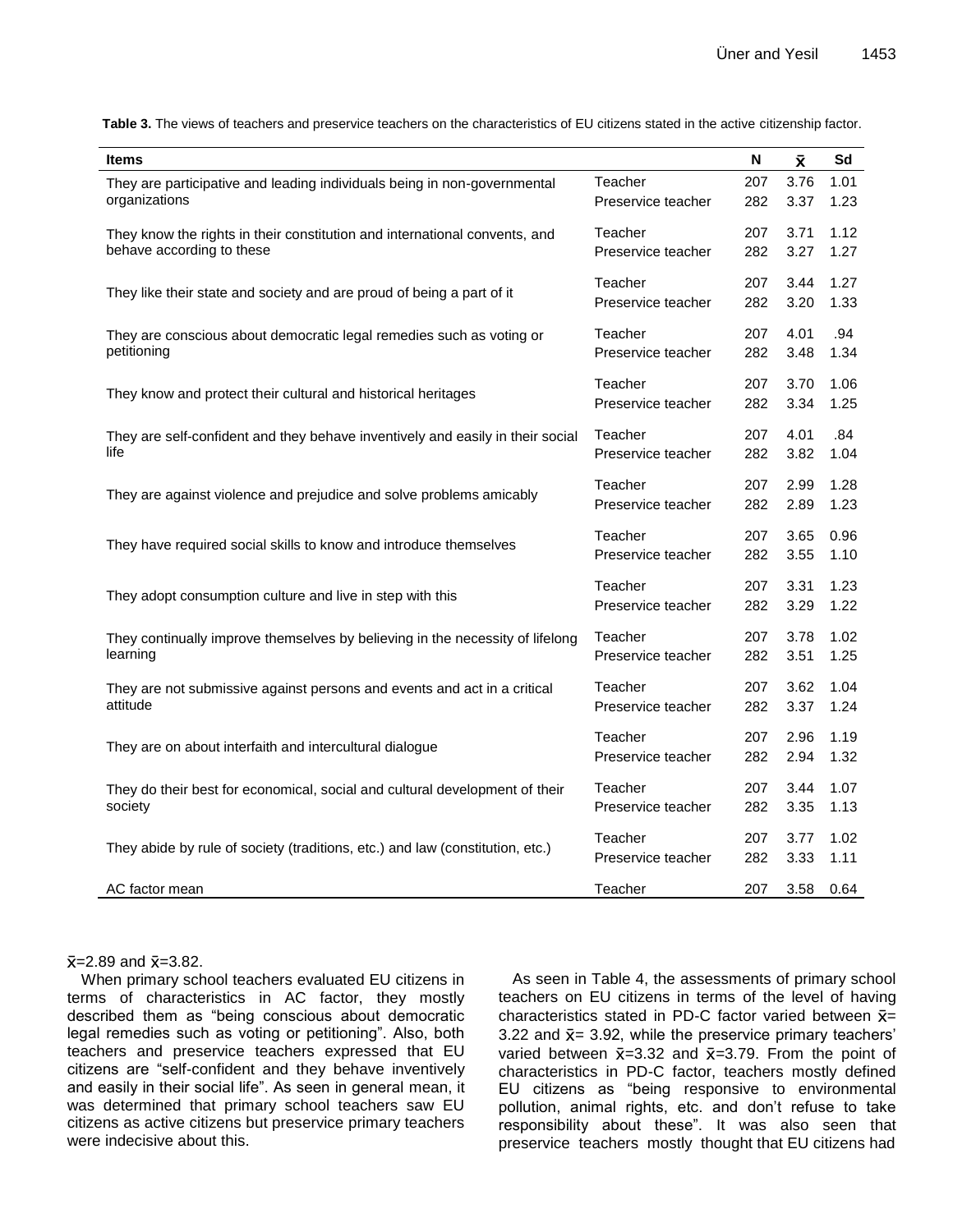**Table 4.** The views of teachers and preservice teachers on the characteristics of EU citizens stated in the personal development/consciousness factor.

| <b>Items</b>                                                                 |                    | N   | $\bar{\mathbf{x}}$ | Sd   |
|------------------------------------------------------------------------------|--------------------|-----|--------------------|------|
|                                                                              | Teacher            | 207 | 3.31               | 1.48 |
| They regard and support human rights, democracy and rule of law              | Preservice teacher | 282 | 3.57               | 1.17 |
| They know social, political and civic institutions and can interact with     | Teacher            | 207 | 3.64               | 1.15 |
| them when needed                                                             | Preservice teacher | 282 | 3.60               | 1.03 |
| They are responsive to environmental pollution, animal rights, etc. and      | Teacher            | 207 | 3.92               | 0.99 |
| <i>don't</i> refuse to take responsibility about these                       | Preservice teacher | 282 | 3.72               | 1.07 |
| They regulate their life according to a plan and are well-disciplined in all | Teacher            | 207 | 3.81               | 1.04 |
| respects                                                                     | Preservice teacher | 282 | 3.50               | 1.07 |
|                                                                              | Teacher            | 207 | 3.83               | 1.13 |
| They freely accommodate, travel and work in the member states                | Preservice teacher | 282 | 3.61               | 1.14 |
| They care about the necessities of disadvantageous individuals and           | Teacher            | 207 | 3.56               | 1.19 |
| groups (disabled, minority, poor, etc.) in the society                       | Preservice teacher | 282 | 3.48               | 1.12 |
| They don't have a problem about unemployment and have an adequate            | Teacher            | 207 | 3.22               | 1.13 |
| income for a laid-back life                                                  | Preservice teacher | 282 | 3.32               | 1.16 |
| They have high living standards in education, health, transportation,        | Teacher            | 207 | 3.84               | 1.01 |
| career, etc                                                                  | Preservice teacher | 282 | 3.79               | 0.99 |
|                                                                              | Teacher            | 207 | 3.76               | 1.02 |
| They are component and productive in terms of professional competence        | Preservice teacher | 282 | 3.75               | 1.03 |
|                                                                              | Teacher            | 207 | 3.65               | 0.75 |
| PD-C factor mean                                                             | Preservice teacher | 282 | 3.59               | 0.71 |

the characteristic of "having high living standards in education, health, transportation, career, etc". On the other hand, teachers evaluate EU citizens in the same context, too. Generally, both teachers and preservice teachers thought that EU citizens had the characteristic stated in PD-C factor.

## **The differentiation of the evaluations of primary school teachers and preservice primary teachers**

The findings of the differentiation of the view of primary school teachers and preservice primary teachers on EU citizens/citizenship are given in Table 5.

In Table 5, the evaluations of teachers on EU citizens/ citizenship varied between  $\bar{x}$ =3.36 and  $\bar{x}$ =3.65, while preservice teachers' varied between  $\bar{x}$ =3.19 and  $\bar{x}$ =3.59. While the evaluations of teachers and preservice teachers on EU citizens/citizenship significantly differentiated in SN and AC factor on behalf of teachers (p<0.05), it was determined that there was no significant differentiation

(p>.05) in PD-C factor.

## **The differentiation of the view of primary school teachers and preservice primary teachers on eu citizens/citizenship according to genders**

The findings of the differentiation of the view of primary school teachers on EU citizens/citizenship according to genders are shown in Table 6. As seen in Table 6, the evaluations of female teachers ranged between  $\bar{x}$ =3.73 and  $\bar{x}$ =3.56, while male teachers' ranged between  $\bar{x}$ =3.37 and  $\bar{x}$ =3.64. There was no significant differentiation between the evaluation of male and female teachers in terms of each factors (p>0.05). The findings of the differentiation of the view of preservice primary teachers on EU citizens/citizenship according to genders are shown in Table 7.

As seen in Table 7, the evaluations of female preservice teachers varied between  $\bar{x}$ =3.17 and  $\bar{x}$ =3.61, while male preservice teachers' varied between  $\bar{x}$ =3.27 and  $\bar{x}$ =3.51.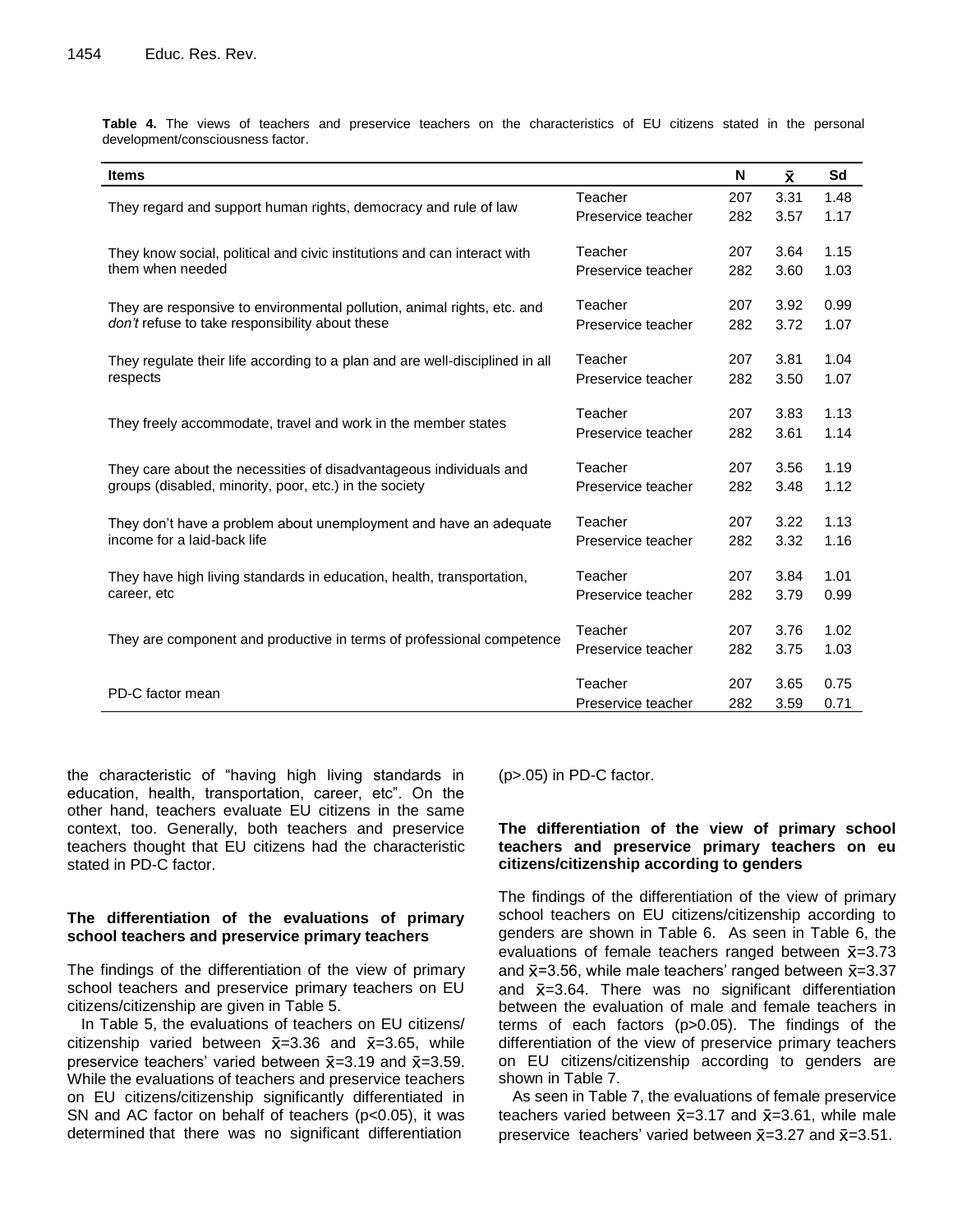|                |                    |     |          |      | Levene         |       |       |     |       |  |
|----------------|--------------------|-----|----------|------|----------------|-------|-------|-----|-------|--|
| <b>Factors</b> | Group              | N   | <b>x</b> | Sd   | F              | p     |       | sd  | p     |  |
|                | Teacher            | 207 | 3.36     | 0.87 | 0.871<br>0.351 |       | 2.122 | 487 |       |  |
| SN factor      | Preservice teacher | 282 | 3.19     | 0.87 |                |       |       |     | 0.034 |  |
|                |                    |     |          |      |                |       |       |     |       |  |
| AC factor      | Teacher            | 207 | 3.58     | 0.64 |                |       | 3.767 |     |       |  |
|                | Preservice teacher | 282 | 3.33     | 0.76 | 2.974          | 0.085 |       | 487 | 0.000 |  |
|                |                    |     |          |      |                |       |       |     |       |  |
|                | Teacher            | 207 | 3.65     | 0.75 |                |       |       |     |       |  |
| PD-C factor    | Preservice teacher | 282 | 3.59     | 0.71 | 1.743          | 0.187 | .915  | 487 | 0.361 |  |

**Table 5.** The differentiation of the view of primary school teachers and preservice primary teachers on EU citizens/citizenship.

**Table 6.** The differentiation of the view of primary school teachers on EU citizens/citizenship according to genders.

|                  |        |     |                    |      |       | Levene |       |     |       |
|------------------|--------|-----|--------------------|------|-------|--------|-------|-----|-------|
| <b>Factors</b>   | Gender | N   | $\bar{\mathbf{x}}$ | Sd   | F     | р      |       | sd  | p     |
|                  | Female | 75  | 3.33               | 0.97 | 1.713 | 0.192  | 0.320 | 205 |       |
| <b>SN</b> factor | Male   | 132 | 3.37               | 0.81 |       |        |       |     | 0.750 |
|                  |        |     |                    |      |       |        |       |     |       |
| AC factor        | Female | 75  | 3.56               | 0.61 | 0.011 | 0.915  | 0.319 | 205 | 0.745 |
|                  | Male   | 132 | 3.59               | 0.66 |       |        |       |     |       |
|                  |        |     |                    |      |       |        |       |     |       |
| PD-C factor      | Female | 75  | 3.66               | 0.74 |       |        |       |     | 0.843 |
|                  | Male   | 132 | 3.64               | 0.75 | .022  | 0.881  | 0.199 | 205 |       |

**Table 7.** The differentiation of the view of preservice primary teachers on EU citizens/citizenship according to genders.

|                | Gender |     |      |      | Levene |       |       |     |       |
|----------------|--------|-----|------|------|--------|-------|-------|-----|-------|
| <b>Factors</b> |        | N   | Χ    | Sd   | F      | n     |       | sd  | p     |
| SN factor      | Female | 218 | 3.17 | 0.88 | 0.086  | 0.770 | 0.850 | 280 |       |
|                | Male   | 64  | 3.27 | 0.82 |        |       |       |     | 0.396 |
|                |        |     |      |      |        |       |       |     |       |
| AC factor      | Female | 218 | 3.32 | 0.77 | 1.158  | 0.283 | 0.386 | 280 | 0.700 |
|                | Male   | 64  | 3.36 | 0.71 |        |       |       |     |       |
|                |        |     |      |      |        |       |       |     |       |
| PD-C factor    | Female | 218 | 3.61 | 0.69 | .353   | .553  | .981  | 280 | .327  |
|                | Male   | 64  | 3.51 | 0.77 |        |       |       |     |       |

There was no significant differentiation between the evaluation of male and female preservice teachers in terms of each factors (p>0.05).

## **The view of preservice primary teachers on EU citizenship according to their class level**

The view of preservice primary teachers on EU citizenship according to their class level was researched. ANOVA and Scheffe test were done to determine the significance of differentiation according to class level and it was shown in Table 8. Table 8 views the preservice of primary teachers on EU citizenship according to their class level. As seen in the table, while there was no significant differentiation in terms of socio-cultural negativeness factor (p>0.05), a significant differentiation was found in active citizenship and personal development/ consciousness factors (p<0.05). After Scheffe test, it was determined that there was a significant difference of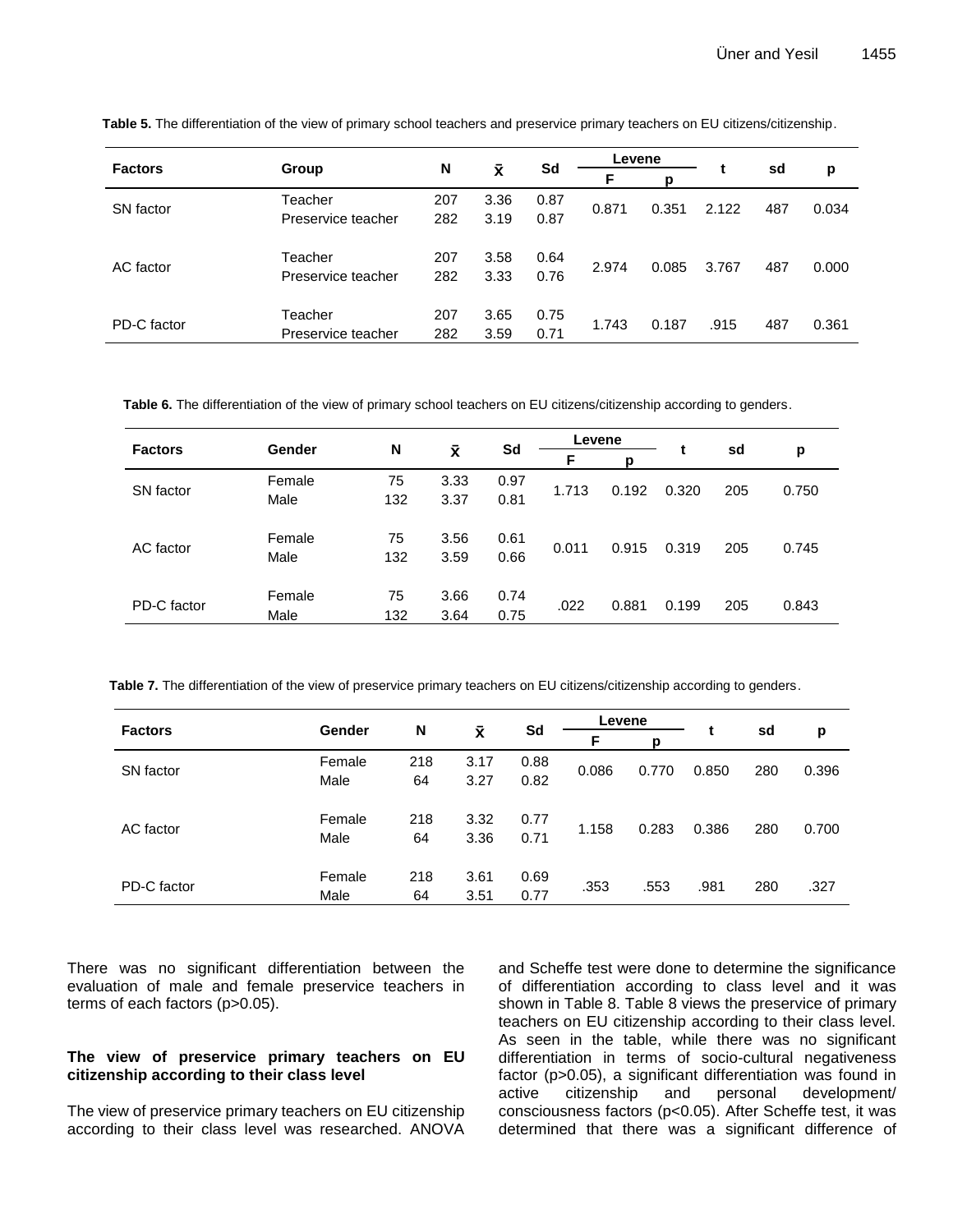| <b>Factor</b> | <b>Class level</b> | N   | $\bar{\mathbf{x}}$ | Sd   | Variable                 | ΚT             | Sd                       | KO                       | F     | p     | <b>Scheffe</b> |
|---------------|--------------------|-----|--------------------|------|--------------------------|----------------|--------------------------|--------------------------|-------|-------|----------------|
|               | Freshman           | 43  | 3.19               | 1.03 | Between groups           | 0.083          | 3                        | 0.028                    |       |       |                |
|               | Sophomores         | 71  | 3.21               | 0.77 | Within groups            | 213.044        | 278                      | 0.766                    |       |       |                |
| SN factor     | <b>Juniors</b>     | 87  | 3.17               | 0.86 | Total                    | 213.127        | 281                      | $\overline{\phantom{a}}$ | 0.036 | 0.991 | ٠              |
|               | <b>Seniors</b>     | 81  | 3.19               | 0.87 | $\blacksquare$           | ۰              | $\overline{\phantom{0}}$ | $\overline{\phantom{0}}$ |       |       |                |
|               | Total              | 282 | 3.19               | 0.87 | $\overline{\phantom{a}}$ | ۰              |                          |                          |       |       |                |
|               | Freshman           | 43  | 3.04               | 1.04 | Between groups           | 8.746          | 3                        | 2.915                    |       |       |                |
|               | Sophomores         | 71  | 3.18               | 0.73 | Within groups            | 155.249        | 278                      | 0.558                    |       |       |                |
| AC factor     | <b>Juniors</b>     | 87  | 3.43               | 0.62 | Total                    | 163.995        | 281                      | $\overline{\phantom{a}}$ | 5.220 | 0.002 | $1 - 4$        |
|               | <b>Seniors</b>     | 81  | 3.51               | 0.69 | $\blacksquare$           | $\blacksquare$ | $\overline{\phantom{0}}$ | $\overline{\phantom{0}}$ |       |       |                |
|               | Total              | 282 | 3.33               | 0.76 | $\overline{\phantom{a}}$ | $\blacksquare$ | $\overline{\phantom{0}}$ | ٠                        |       |       |                |
|               | Freshman           | 43  | 3.32               | 0.80 | Between groups           | 7.655          | 3                        | 2.552                    |       |       |                |
|               | Sophomores         | 71  | 3.45               | 0.69 | Within groups            | 136.901        | 278                      | 0.492                    |       |       |                |
| PD-C          | Juniors            | 87  | 3.65               | 0.73 | Total                    | 144.556        | 281                      | ۰.                       | 5.181 | 0.002 | $1-4; 2-4$     |
| factor        | Seniors            | 81  | 3.78               | 0.60 | $\overline{\phantom{a}}$ | -              | ٠                        | ٠                        |       |       |                |
|               | Total              | 282 | 3.59               | 0.71 | ٠                        | -              |                          |                          |       |       |                |

**Table 8.** The view of preservice primary teachers on EU citizenship according to their class level.

opinion between freshmen and seniors in active citizenship factor and between seniors and freshmen-sophomores in personal development/ consciousness factor. In comparison with freshmen, seniors evaluated EU citizens as more active citizens. In personal development/ consciousness factor, it may be said that seniors evaluated EU citizens much more personally developed and having consciousness in comparison with freshmen and sophomores.

**The differentiation of the view of primary school teachers and preservice primary teachers on EU citizenship according to their thoughts about full membership of Turkey in EU**

The arithmetic mean and standard deviation

values of the view of primary school teachers and preservice primary teachers on EU citizenship according to their thoughts about full membership of Turkey in EU and ANOVA and Scheffe test results which were done to determine the significance of differentiation were given in Tables 9 and 10.

In Table 9, the view of primary school teachers on EU citizenship according to their thoughts about full membership of Turkey in EU was shown. Accordingly, while there was no significant differentiation in teachers' thought in active citizenship factor (p>0.05), it was determined that there were significant differentiations in sociocultural negativeness and personal developmentconsciousness factors (p<0.05). In socio-cultural negativeness factor, the teachers who thought that full membership of Turkey in EU would be "bad" evaluated EU citizenship including more

socio-cultural negativeness in comparison with the ones who thought that it would be "good" and "very good". In personal developmentconsciousness factor, in comparison with the ones who thought that full membership of Turkey in EU would be "very bad", the ones who thought that it would be "very good" saw EU citizenship as being personally more developed and having more consciousness. Also, the teachers who thought that Turkey's full membership in EU would be "good" and "very good" and the ones who were "indecisive" about this supposed that EU citizenship included being personally more developed and having more consciousness in comparison with the ones who thought that full membership would be "very bad". The views of preservice primary teachers on EU citizenship according to their thoughts about full membership of Turkey in EU are shown in Table 10. As seen in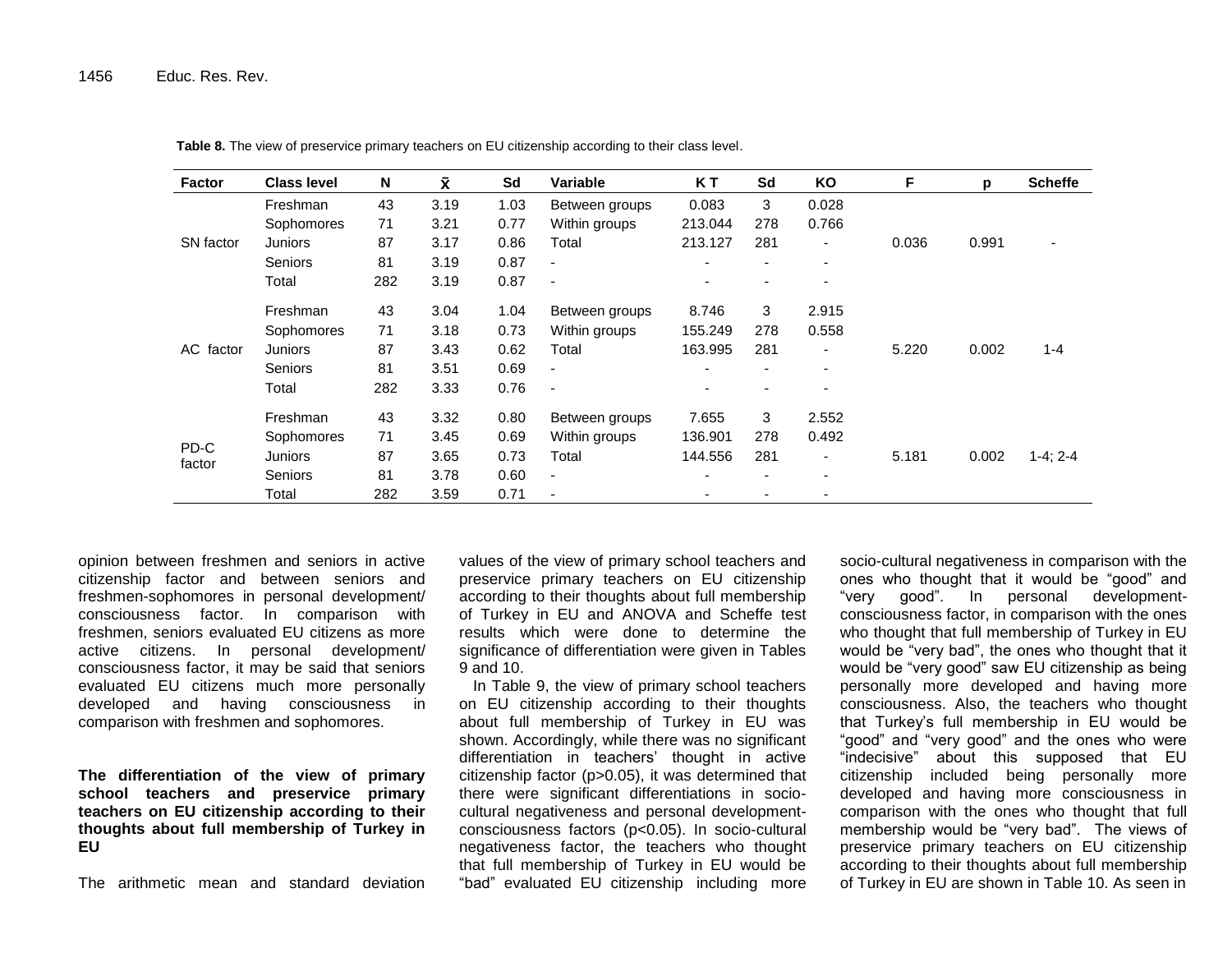| <b>Factor</b> | <b>Full</b><br>membership | N   | $\bar{\mathbf{x}}$ | Sd   | Variable                 | KT      | sd  | KO                       | F     | p     | <b>Scheffe</b> |
|---------------|---------------------------|-----|--------------------|------|--------------------------|---------|-----|--------------------------|-------|-------|----------------|
|               | Very good                 | 14  | 2.84               | 1.03 | Between groups           | 15.185  | 4   | 3.796                    |       |       |                |
|               | Good                      | 48  | 3.10               | 0.70 | Within groups            | 143.785 | 202 | 0.712                    |       |       |                |
| SN factor     | Indecisive                | 59  | 3.27               | 0.92 | Total                    | 158.970 | 206 | $\blacksquare$           |       |       |                |
|               | <b>Bad</b>                | 64  | 3.60               | 0.72 |                          |         |     |                          | 5.333 | 0.000 | $1-5; 2-5$     |
|               | Very bad                  | 22  | 3.79               | 1.05 | $\overline{\phantom{a}}$ |         |     |                          |       |       |                |
|               | Total                     | 207 | 3.36               | 0.87 |                          |         |     |                          |       |       |                |
|               | Very good                 | 14  | 3.67               | 0.90 | Between groups           | 0.607   | 4   | 0.152                    |       |       |                |
|               | Good                      | 48  | 3.65               | 0.53 | Within groups            | 85.198  | 202 | 0.422                    |       |       |                |
| AC factor     | Indecisive                | 59  | 3.56               | 0.64 | Total                    | 85.805  | 206 | $\overline{\phantom{a}}$ |       |       |                |
|               | <b>Bad</b>                | 64  | 3.56               | 0.62 |                          |         |     |                          | 0.360 | 0.837 |                |
|               | Very bad                  | 22  | 3.48               | 0.76 |                          |         |     |                          |       |       |                |
|               | Total                     | 207 | 3.58               | 0.64 |                          |         |     |                          |       |       |                |
|               | Very good                 | 14  | 4.19               | 0.59 | Between groups           | 14.229  | 4   | 3.557                    |       |       |                |
|               | Good                      | 48  | 3.80               | 0.68 | Within groups            | 102.542 | 202 | 0.508                    |       |       |                |
|               | Indecisive                | 59  | 3.78               | 0.64 | Total                    | 116.771 | 206 | $\overline{\phantom{a}}$ |       |       | $1-4; 1-5;$    |
| PD-C factor   | <b>Bad</b>                | 64  | 3.49               | 0.75 |                          |         |     |                          | 7.007 | 0.000 | $2-5; 3-5$     |
|               | Very bad                  | 22  | 3.11               | 0.87 | $\overline{\phantom{a}}$ |         |     |                          |       |       |                |
|               | Total                     | 207 | 3.65               | 0.75 |                          |         |     |                          |       |       |                |

**Table 9.** The view of primary school teachers on EU citizenship according to their thoughts about full membership of Turkey in EU.

the table, it was understood that while there was no significant differentiation in preservice teachers' views according to their thought on full membership of Turkey in EU in active citizenship factor (p>.05), there were significant differentiations in socio-cultural negativeness and personal development/consciousness factors (p<.05). Therefore, Scheffe test was done to determine the source of differentiation. After the test, in socio-cultural negativeness factor, the teachers who expressed that full membership of Turkey in EU would be "very bad" thought that EU citizenship included more socio-cultural negativeness in comparison with the ones who were "indecisive" about the full membership. In

personal development/consciousness factor, in comparison with the ones who said that full membership of Turkey in EU would be "very bad", the ones who thought that it would be "very good" explained that EU citizenship should be evaluated as being personally more developed and having more consciousness.

**The differentiation of the view of primary school teachers and preservice primary teachers on EU citizenship according to the identity type using to identify themselves** 

The view of primary school teachers and

preservice primary teachers on EU citizenship according to the identity type using to identify themselves were examined. It was told to teachers and preservice teachers that they could optionally not answer the question in Personal Information Form which asked them what kind of identity they primarily used to identify themselves. So, all of the teachers and preservice teachers in sample group did not participate in the research in this context and %93 of teachers and %81 of preservice teacher approximately participated in. The arithmetic mean and standard deviation values of the view of primary school teachers and preservice primary teachers on EU citizenship according to the identity type using to identify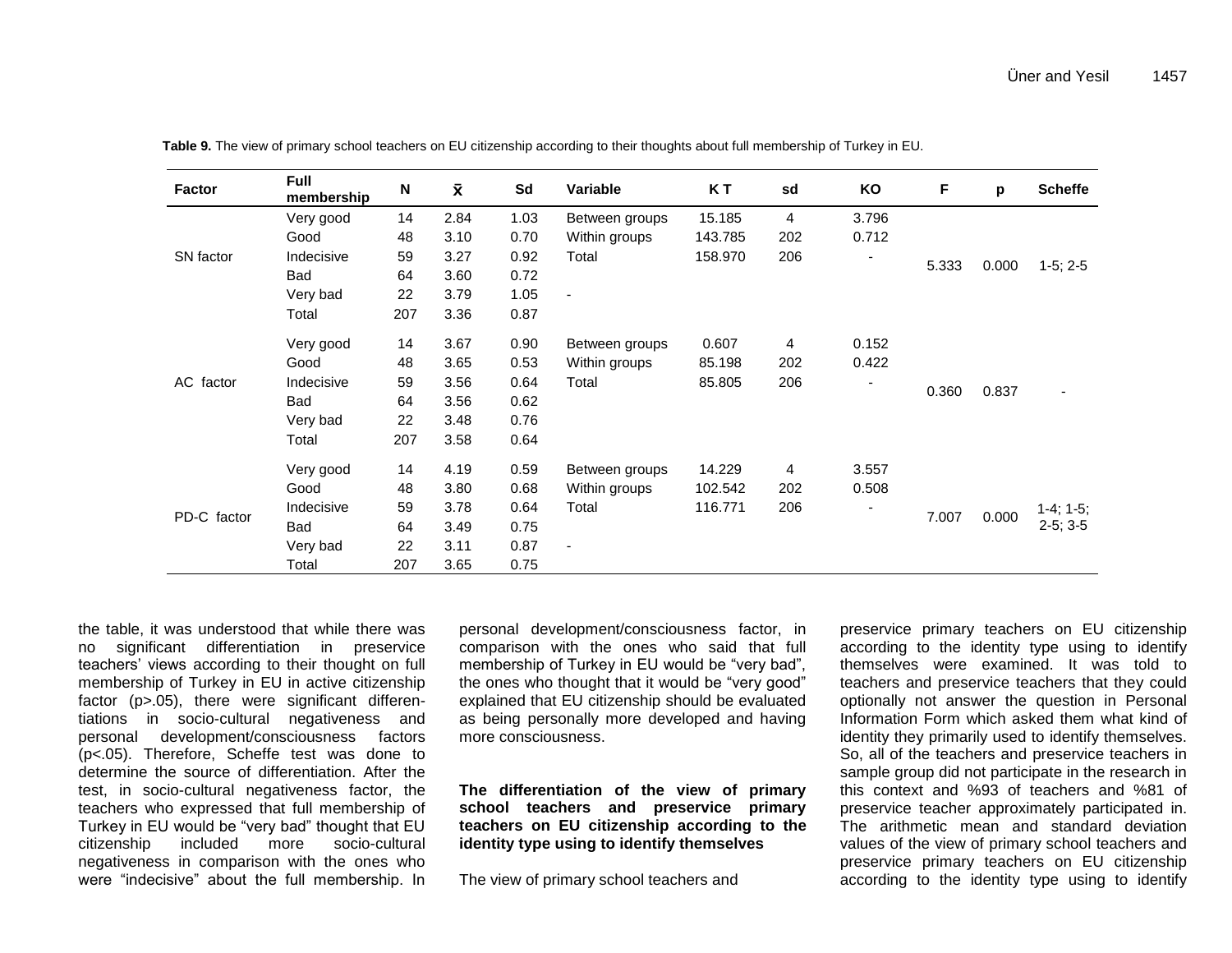| <b>Factors</b> | <b>Full membership</b> | N   | $\bar{\mathbf{x}}$ | Sd       | Variable       | KT      | sd  | ΚO                       | F     | р     | <b>Scheffe</b> |
|----------------|------------------------|-----|--------------------|----------|----------------|---------|-----|--------------------------|-------|-------|----------------|
|                | Very good              | 9   | 3.09               | 1.09     | Between groups | 13.948  | 4   | 3.487                    |       |       |                |
|                | Good                   | 54  | 3.15               | 0.87     | Within groups  | 199.179 | 277 | 0.719                    |       |       |                |
|                | Indecisive             | 152 | 3.04               | 0.85     | Total          | 213.127 | 281 | $\blacksquare$           |       |       |                |
| SN factor      | Bad                    | 47  | 3.47               | 0.80     |                |         |     |                          | 4.849 | 0.001 | $3-5$          |
|                | Very bad               | 20  | 3.78               | $0.72 -$ |                |         |     |                          |       |       |                |
|                | Total                  | 282 | 3.19               | 0.87     |                |         |     |                          |       |       |                |
|                | Very good              | 9   | 3.61               | 0.95     | Between groups | 4.985   | 4   | 1.246                    |       |       |                |
|                | Good                   | 54  | 3.45               | 0.83     | Within groups  | 159.010 | 277 | 0.574                    |       |       |                |
|                | Indecisive             | 152 | 3.37               | 0.67     | Total          | 163.995 | 281 | $\blacksquare$           |       |       |                |
| AC factor      | Bad                    | 47  | 3.16               | 0.80     |                |         |     |                          | 2.171 | 0.072 |                |
|                | Very bad               | 20  | 3.02               | 0.91     | $\sim$ $-$     |         |     |                          |       |       |                |
|                | Total                  | 282 | 3.33               | 0.76     |                |         |     |                          |       |       |                |
|                | Very good              | 9   | 4.00               | 1.19     | Between groups | 8.753   | 4   | 2.188                    |       |       |                |
|                | Good                   | 54  | 3.59               | 0.83     | Within groups  | 135.803 | 277 | 0.490                    |       |       |                |
| PD-C           | Indecisive             | 152 | 3.68               | 0.63     | Total          | 144.556 | 281 | $\overline{\phantom{a}}$ |       |       |                |
| factor         | Bad                    | 47  | 3.43               | 0.67     |                |         |     |                          | 4.463 | 0.002 | $1 - 5$        |
|                | Very bad               | 20  | 3.10               | $0.53 -$ |                |         |     |                          |       |       |                |
|                | Total                  | 282 | 3.59               | 0.71     |                |         |     |                          |       |       |                |

**Table 10.** The view of preservice primary teachers on EU citizenship according to their thoughts about full membership of Turkey in EU.

themselves and ANOVA and Scheffe test results which were done to determine the significance of differentiation were given in Tables 11 and 12. In Table 11, the evaluations of primary school teachers on EU citizenship according to the identity type using to identify themselves were given. Accordingly, it was understood that while there was no significant differentiation in preservice teachers' views according to the identity type using to identify themselves in active citizenship factor (p>.05), there were significant differentiations in socio-cultural negativeness and personal development/consciousness factors (p<.05). In socio-cultural negativeness factor, in comparison with the teachers who identified

themselves as global citizens, the ones who preferred ethnic and religious identity and the ones identifying themselves as citizens of Turkey expressed that EU citizenship included more socio-cultural negativeness. In personal development/consciousness factor, the primary school teachers who identified themselves as global citizens saw EU citizenship as being personally more developed and having more consciousness in comparison with the ones who identified themselves as citizens of Turkey.

The views of preservice primary teachers on EU citizenship according to the identity type using to identify themselves were shown in Table 12. Accordingly, it was determined that there was no

significant differentiation in preservice teachers' views according to the identity type using to identify themselves in none of the factors (p>.05).

## **DISCUSSION AND CONCLUSION**

The results of the research which was done to analyze the view of primary school teachers and preservice primary teachers on EU citizenship are given below by discussing. Both primary school teachers and preservice primary teachers are indecisive about the fact that EU citizens have socio-cultural negativeness.

However, teachers are closer to the idea that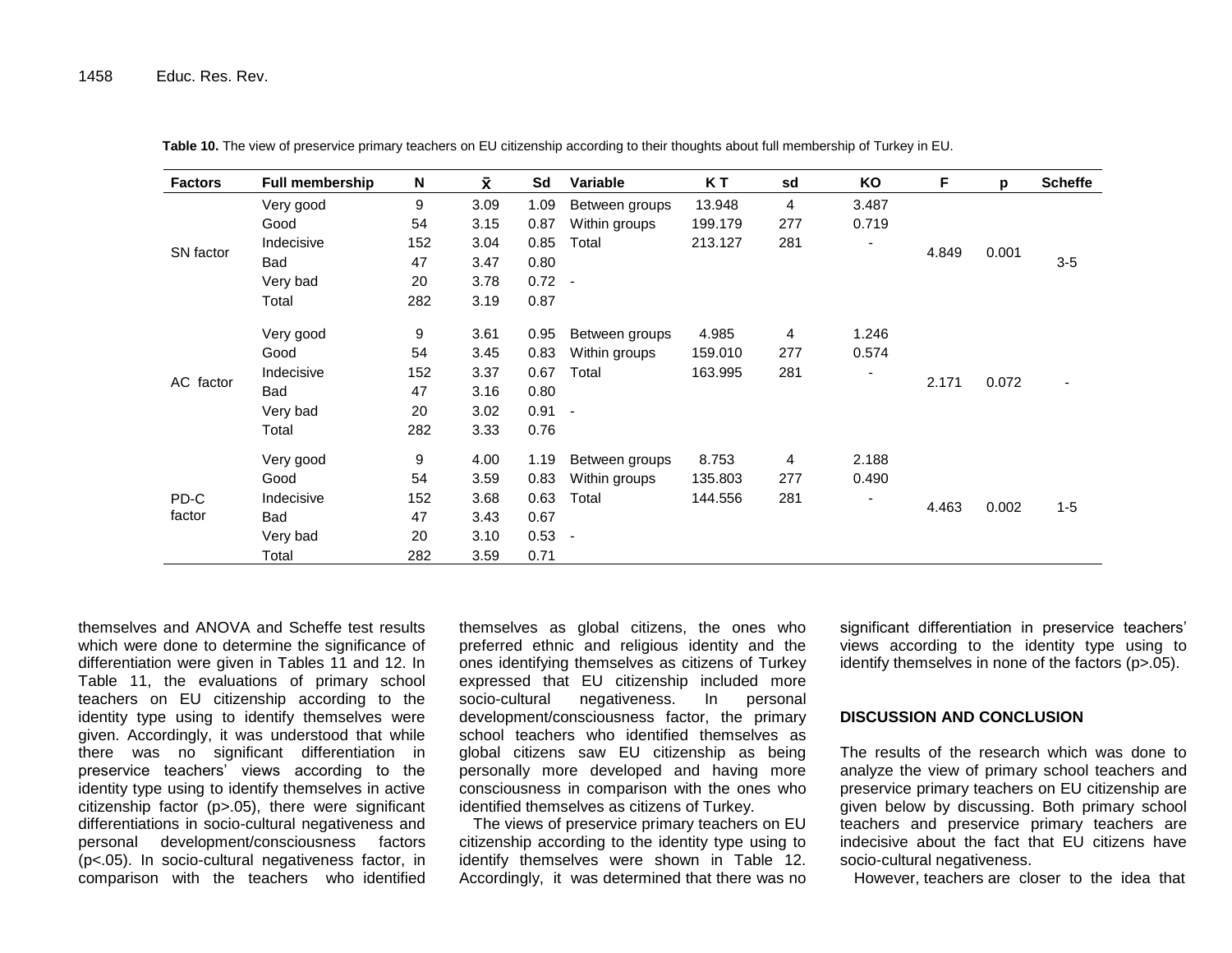| <b>Factors</b> | <b>Identity type</b> | N   | Χī   | Sd   | <b>Variable</b> | <b>KT</b>      | sd  | KO     | F      | p     | <b>Scheffe</b>        |
|----------------|----------------------|-----|------|------|-----------------|----------------|-----|--------|--------|-------|-----------------------|
|                | Ethnic identity      | 17  | 3.94 | 0.57 | Between groups  | 21.904         | 3   | 7.301  |        |       |                       |
|                | Religious identity   | 31  | 3.77 | 90   | Within groups   | 127.827        | 190 | 0.673  |        |       |                       |
| SN factor      | Citizen of Turkey    | 91  | 3.39 | 0.81 | Total           | 149.731        | 193 | ۰.     | 10.853 | 0.000 | $1-4$ ; $2-4$ ; $3-4$ |
|                | Global citizenship   | 55  | 2.92 | 0.84 |                 |                |     |        |        |       |                       |
|                | Total                | 194 | 3.36 | 0.88 |                 |                |     |        |        |       |                       |
|                | Ethnic identity      | 17  | 3.60 | 0.65 | Between groups  | 0.326          | 3   | 0.109  |        |       |                       |
| AC factor      | Religious identity   | 31  | 3.49 | 0.55 | Within groups   | 81.953         | 190 | 0.431  |        |       |                       |
|                | Citizen of Turkey    | 91  | 3.61 | 0.71 | Total           | 82.279         | 193 | ۰.     | 0.252  | 0.860 |                       |
|                | Global citizenship   | 55  | 3.57 | 0.61 |                 |                |     |        |        |       |                       |
|                | Total                | 194 | 3.58 | 0.65 |                 |                |     |        |        |       |                       |
|                | Ethnic identity      | 17  | 3.39 | 0.86 | Between groups  | 6.307          | 3   | 2.102  |        |       |                       |
|                | Religious identity   | 31  | 3.63 | 0.58 | Within groups   | 102.828        | 190 | 0.541  |        |       |                       |
| PD-C factor    | Citizen of Turkey    | 91  | 3.54 | 0.73 | Total           | 109.135        | 193 | $\sim$ | 3.885  | 0.010 | $3 - 4$               |
|                | Global citizenship   | 55  | 3.92 | 0.77 |                 |                |     |        |        |       |                       |
|                | Total                | 194 | 3.65 | 0.75 |                 | $\blacksquare$ |     |        |        |       |                       |

**Table 11.** The view of primary school teachers on EU citizenship according to the identity type using to identify themselves.

**Table 12.** The view of preservice primary teachers on EU citizenship according to the identity type using to identify themselves.

| <b>Factors</b> | <b>Identity Type</b> | N   | $\bar{\mathbf{x}}$ | Sd   | Variable       | <b>KT</b> | sd  | KO                       | F     | p     |
|----------------|----------------------|-----|--------------------|------|----------------|-----------|-----|--------------------------|-------|-------|
|                | Ethnic identity      | 16  | 3.36               | 0.95 | Between groups | 1.563     | 3   | 0.521                    |       |       |
|                | Religious identity   | 35  | 3.36               | 0.96 | Within groups  | 178.708   | 225 | 0.794                    |       |       |
| SN factor      | Citizen of Turkey    | 127 | 3.16               | 0.91 | Total          | 180.271   | 228 |                          |       |       |
|                | Global citizenship   | 51  | 3.15               | 0.75 |                |           |     |                          | 0.656 | 0.580 |
|                | Total                | 229 | 3.20               | 0.88 |                |           |     |                          |       |       |
|                | Ethnic identity      | 16  | 2.94               | 1.00 | Between groups | 3.026     | 3   | 1.009                    |       |       |
|                | Religious identity   | 35  | 3.37               | 0.78 | Within groups  | 125.111   | 225 | 0.556                    |       |       |
| AC factor      | Citizen of Turkey    | 127 | 3.37               | 0.73 | Total          | 128.137   | 228 | $\overline{\phantom{0}}$ | 1.814 | 0.145 |
|                | Global citizenship   | 51  | 3.42               | 0.63 |                |           |     |                          |       |       |
|                | Total                | 229 | 3.35               | 0.74 |                |           |     |                          |       |       |
|                | Ethnic identity      | 16  | 3.30               | 0.74 | Between groups | 3.916     | 3   | 1.305                    |       |       |
|                | Religious identity   | 35  | 3.37               | 0.99 | Within groups  | 118.797   | 225 | 0.528                    |       |       |
| PD-C factor    | Citizen of Turkey    | 127 | 3.65               | 0.64 | Total          | 122.713   | 228 |                          | 2.473 | 0.063 |
|                | Global citizenship   | 51  | 3.69               | 0.70 |                |           |     |                          |       |       |
|                | Total                | 229 | 3.59               | 0.73 |                |           |     |                          |       |       |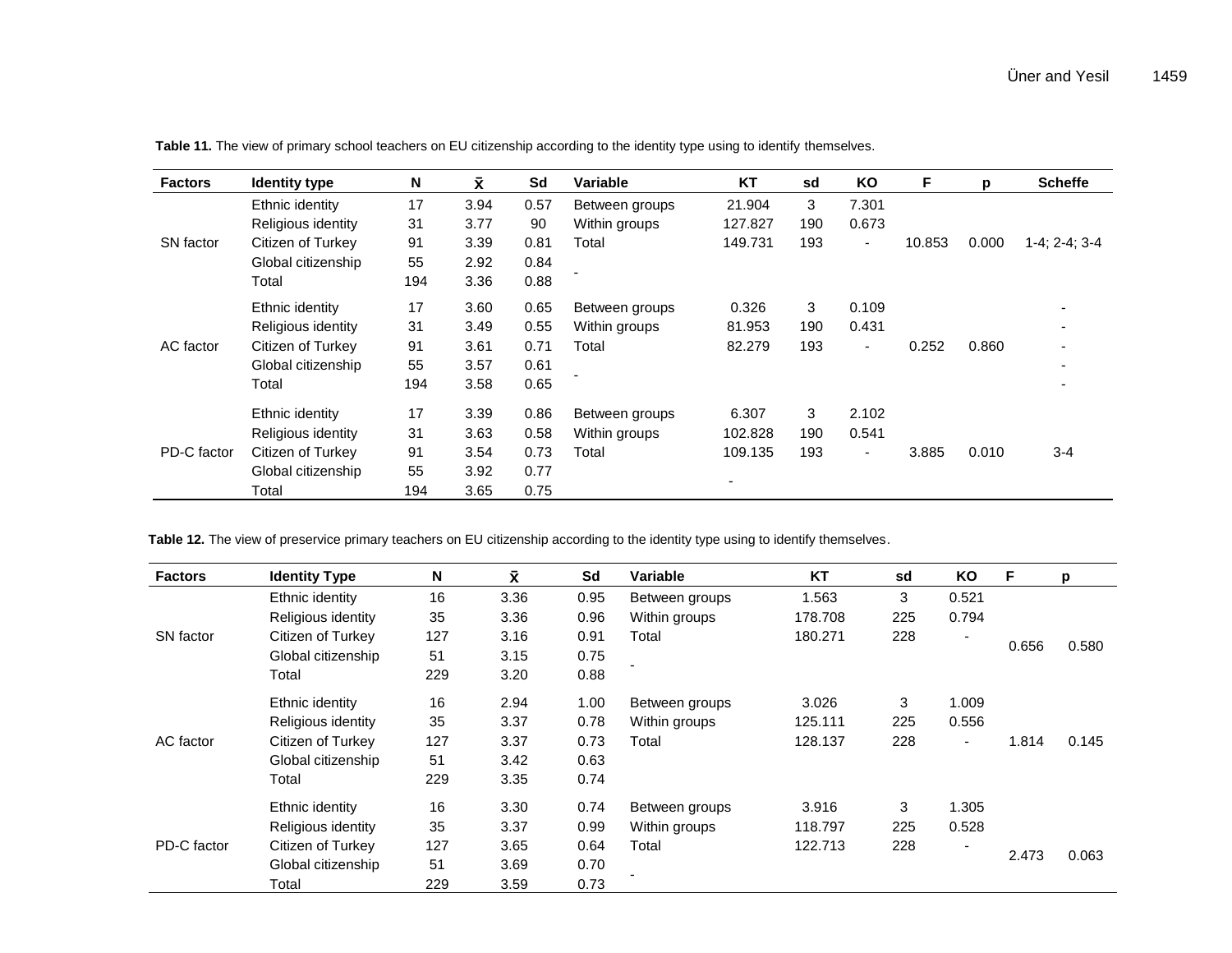they include this negativeness. Each group mostly thinks that EU citizens don't see Turkey and Turkish citizens belong to Europe. This result may derive from the fact that EU hasn't accepted Turkey as a full member in spite of the negotiations that have been continuing for years. Primary school teachers and preservice primary teachers may think in this way just like most of Turkish people, because lots of countries which applied to EU for full membership later than Turkey and were more underdeveloped countries than Turkey was accepted as full members and Turkey has oppositely been waited as candidate country because of some excuses. On the other hand, it can be said that these thoughts may be a result of some important European politicians' statements against Turkey and its full membership in EU (Aydın-Düzgit and Keyman, 2013). Thus, if especially authorized persons in EU make more equable and careful statements about Turkey and both sides do their shares ideally to quicken the membership process, these negative views may be change positively.

On the other hand, that preservice teachers think that EU citizens have poor relations such as friendship, neighborhood or affinity but teachers don't think in this way may derive from the feature of the age group that preservice teachers are included. Because preservice teachers attach more importance to social relationships due to their ages (18 to 24) (Senemoğlu, 2012), they may evaluate EU citizens and citizenship negatively in this aspect. In this context, in order to strengthen cultural and social relations among university students, supporting and popularizing student exchange programs such as Erasmus may be helpful.

Both primary school teachers and preservice primary teachers choose the item "They lost their historical, cultural, national and religious value" at the very least in this factor. This thought may derive from the fact that they know that there are lots of educational and cultural activities to keep European history and culture alive in EU; also in this context, some important persons' names are used even entitling these activities such as Erasmus, Comenius, Grundtvig or Leonardo da Vinci who are the most important people in European history and culture.

Primary school teachers and preservice primary teachers see EU citizens as active citizens. In active citizenship factor, primary school teachers mostly imply that EU citizens are "conscious about democratic legal remedies such as voting or petitioning". Also, both teachers and preservice teachers mostly indicate that EU citizens are "self-confident and they behave inventively and easily in their social life". In a similar research on preservice teachers by Dinç (2009), same results were obtained in parallel with this determination, too. In this research, it was found that preservice teachers described EU citizens as the people who were self-confident and they behaved inventively and easily in their social life. In primary schools and universities in Turkey, making legal and administrative arrangements making teachers and students use their democratic rights easier, organizing activities in this way and raising awareness of teachers and students may contribute to teachers and preservice teachers being more conscious of this issue. It is very important for EU that EU citizens have a democratic attitude and know their rights and responsibilities. Within this framework, there are lots of activities and organizations for EU citizens in order to be more active citizens in the presence of EU (European Economic and Social Committee, 2012; Education, Audiovisual and Culture Executive Agency, 2013). So, it may be said that it is inevitable for EU citizens being democratic and active citizens.

Primary school teachers and preservice primary teachers think that EU citizens are personally developed individuals and have consciousness. In a study which was done by Altunay (2012) on administrators and teachers, most of who are primary school teachers, to research EU citizenship perception of them, there were same results with this research. Also in this research, it was determined that teachers evaluated EU citizens as the individuals who have high living standards and were vocationally very competent. Besides, teachers emphasize on EU citizens' awareness of environment. Such that, there are some organizations about environment in EU which support teachers' views. Environment Directorate-General (European Commission, 2014) in European Commission being an organ of EU (European Commission, 2014) and European Environment Agency (2014) which is a part of EU work actively to inform and direct member states and their citizens about their responsibility for environment.

On the one hand, teachers and preservice teachers express that EU citizens are developed and prosperous; on the other hand, they claim that they substantially face with a serious problem like unemployment. The economical problems which Europe encountered especially in euro zone after 2008 economic crisis may cause such a view on the participants. Officially, unemployment rate which decreased until 2008 to the level of 6.5% started to increase in 2008 and reached approximately to the level of 11% in 2014. In Spain and Greece, these rates are relatively higher (Eurostat, 2014). According to gender variable, there is no significant differentiation in the view of primary school teachers and preservice primary teachers on EU citizenship. This may derive from the fact that there is nearly no gender gap in Turkey in terms of economic, social and other part of life and the cultural and educational backgrounds of men and women are almost at the same level now.

As long as primary school teachers and preservice primary teachers think negatively about full membership of Turkey in EU, the evaluations of them in SN factor become negative. On the contrary, as long as they think positively about full membership in EU, they take a bright view of the items in PD-C factor. However, the interests of Turkish people on full membership of Turkey in EU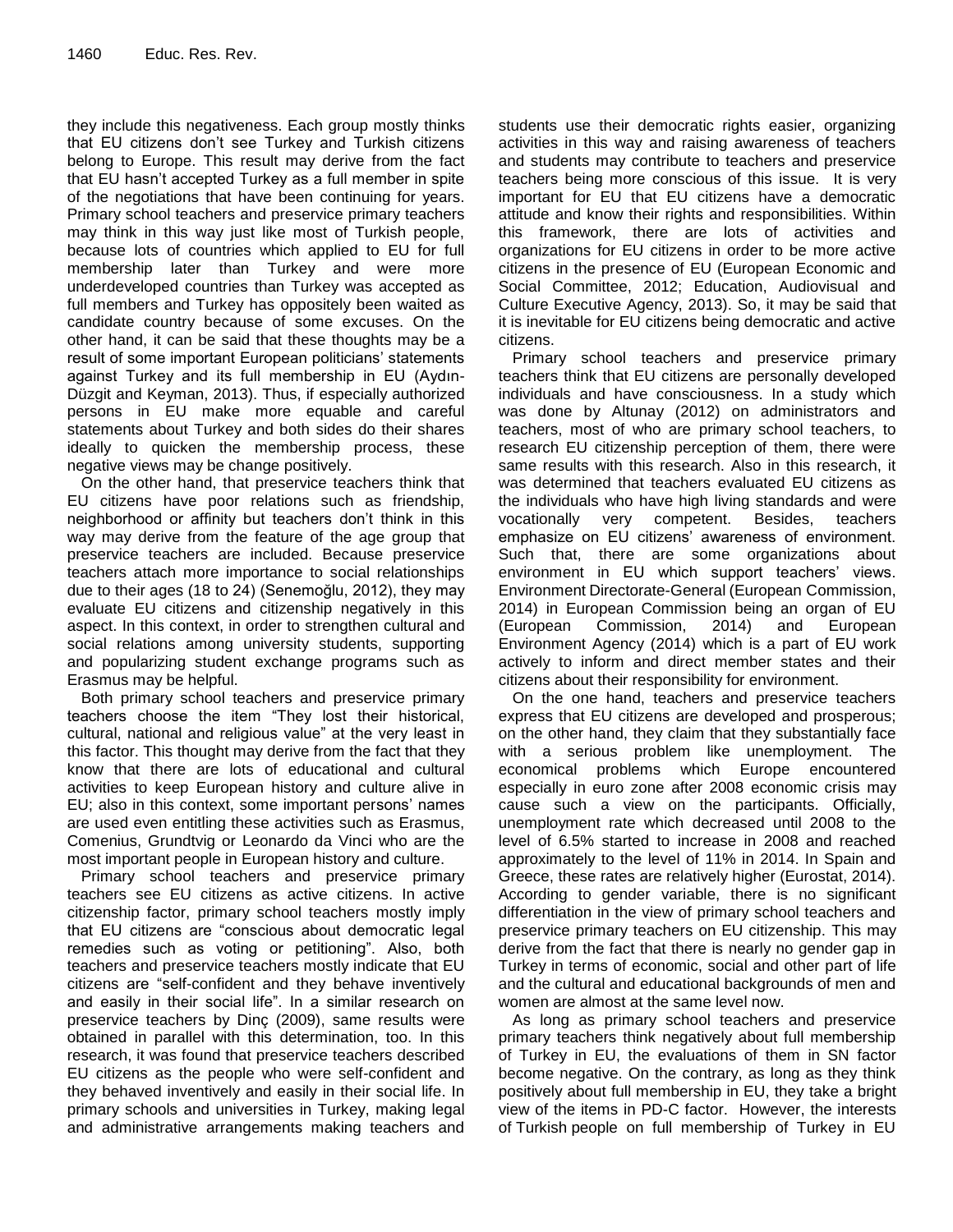diminish over years; the recent researches show that there is a support for EU in no small measure. According to a research by International Strategic Research Organization (ISRO) (2006), while the rate of Turkish people supporting full membership of Turkey in EU was 75% in the early part of 2000s, it was determined that it decreased to the level of 50% in 2006. These results were also supported by a research by The German-Marshall Fund of the United States (2011). According to it, while the rate of Turkish people supporting full membership of Turkey in EU was 73% in 2004, it was seen that this rate fell to the level of 48% in 2011.It is seen that the ones who think that being full member in EU will make a great contribution for Turkey thinks generally in the same way. According to Turks, the prior contribution of being full member in EU of Turkey will be in terms of high living standards and economic welfare. Besides, development of personal liberties was seen as another important contribution (The German-Marshall Fund of the United States, 2011; Alkan, 2013; Ercan, 2012). The results in this research also confirm these views. Primary school teachers and preservice primary teachers who support full membership of Turkey in EU think that EU citizens are personally developed individuals and have consciousness.

On the contrary, when the literature is reviewed, it is seen that there are Turkish people who think that full membership of Turkey in EU will have negative returns. A great majority of people who don't want full membership in EU believe that EU and EU citizens have prejudice against Turkey and Muslims and a probable membership will damage Turkey from national, religious and cultural points (The German-Marshall Fund of the United States, 2011; Alkan, 2013; Ercan, 2012; ISRO, 2006). Also in this research, the ones who have a negative view on EU citizens and EU from socio-cultural point take a dim view of full membership of Turkey in EU due to the fact that a possible membership of Turkey would damage Turkish people socio-culturally.

In comparison with the primary school teachers who identify themselves as global citizens, the ones who prefer ethnic and religious identity and the ones identifying themselves as citizens of Turkey express that EU citizenship includes more socio-cultural negativeness. In addition, the primary school teachers who identify themselves as global citizens see EU citizenship as being personally more developed and having more consciousness in comparison with the ones who identify themselves as citizens of Turkey. The teachers who see themselves as global citizens have a more positive view on EU citizenship. On the other hand, there is no significant differentiation in preservice teachers' views according to the identity type using to identify themselves.

State of the Republic of Turkey, which is a nation-state, also includes lots of ethnic groups. In the 1982 Constitution, it was determined that every citizen of State of the Turkish Republic is Turkish by the sentence *"Everyone bound to the Turkish state through the bond of* 

*citizenship is a Turk"*. Nevertheless, Turkish citizens may prefer a different ethnic identity, a religious identity or another identity which they think more encompassing to identify themselves instead of Turkish identity. In this context, citizenship of Turkey or Republic of Turkey is occasionally used as an alternative identity to Turkish identity. Nonetheless it is not basically different from Turkish identity, it is accepted by some group because of being a more encompassing and flexible phrase (Esendemir, 2008).

It is seen that the groups who identify themselves with citizenship of Turkey and religious identity have a negative attitude against EU especially from cultural point. The citizens who bring their ethnic identity forward, especially the ones identifying themselves as Turk have a more negative attitude against EU from political and cultural points in comparison with the others using other ethnic identities (İnaç, 2005). It may be interpreted that the ones who identify themselves as global citizens are closer to EU and EU citizenship which is supranational.

## **Conflict of interests**

The authors have not declared any conflict of interests.

#### **REFERENCES**

- Alkan MN (2013). European Union perception of university students in Turkey [Türkiye'deki üniversite öğrencilerinin Avrupa Birliği algısı]. Konrad-Adenauer-Stiftung, Ankara, Turkey.
- Altunay E (2012). Investigation of predictor variables of European Union identity in education institutions. Unpublished dissertation. Ege University Social Sciences Institute, İzmir, Turkey.
- Aydın-Düzgit S, Keyman EF (2013). Turkey and European integration: Towards fairness and reciprocity (Editor: EF Keyman). In Remaking Turkey: Globalization, Alternative Modernization and Democracy (p.273-288). İstanbul Bilgi University Publishing, İstanbul, Turkey.
- Bîrzéa C (2000). Education for democratic citizenship: A Lifelong Learning Perspective. Strasbourg: Council of Cultural Co-operation.
- Büyüköztürk Ş (2012). Data analyze handbook for social sciences [Sosyal bilimler için veri analizi el kitabı]. Pegem Akademi Publishing, Ankara, Turkey.
- Çubukçu Z, Gültekin M (2006). Social skills that need to be gained by primary school students. Journal of Social Sciences of the Turkish World [Bilig Türk Dünyası Sosyal Bilimler Dergisi], 37:155-174.
- Dinç E (2009). The view of preservice teachers on Europe and European citizenship. I. International European Union, Democracy, Citizenship and Citizenship Education Symposium, Uşak University European Union Education Application and Research Center: pp. 201-207.
- Doğan İ (2012). Educational sociology [Eğitim sosyolojisi]. Nobel Publishing, Ankara, Turkey.
- Education, Audiovisual and Culture Executive Agency (2013). Europe for citizens: Programme guide. http://eacea.ec.europa.eu/citizenship/programme/
- documents/2013/guide\_2013\_en\_final%20.pdf (Access: 15.02.2014). Ercan M (2012). Bilecik University Survey of the European Union the Turkish publish is how looking at the EU. Cumhuriyet University Journal of Social Sciences [Cumhuriyet Üniversitesi Sosyal Bilimler
- Dergisi] 36(1):199-220. Erginer A (2006). European Union education systems [Avrupa birliği eğitim sistemleri]. Pegem Akademi Publishing, Ankara,Turkey.
- Esendemir Ş (2008). Citizenship in Turkey and world [Türkiye'de ve dünyada vatandaşlık]. Birleşik Press, Ankara.